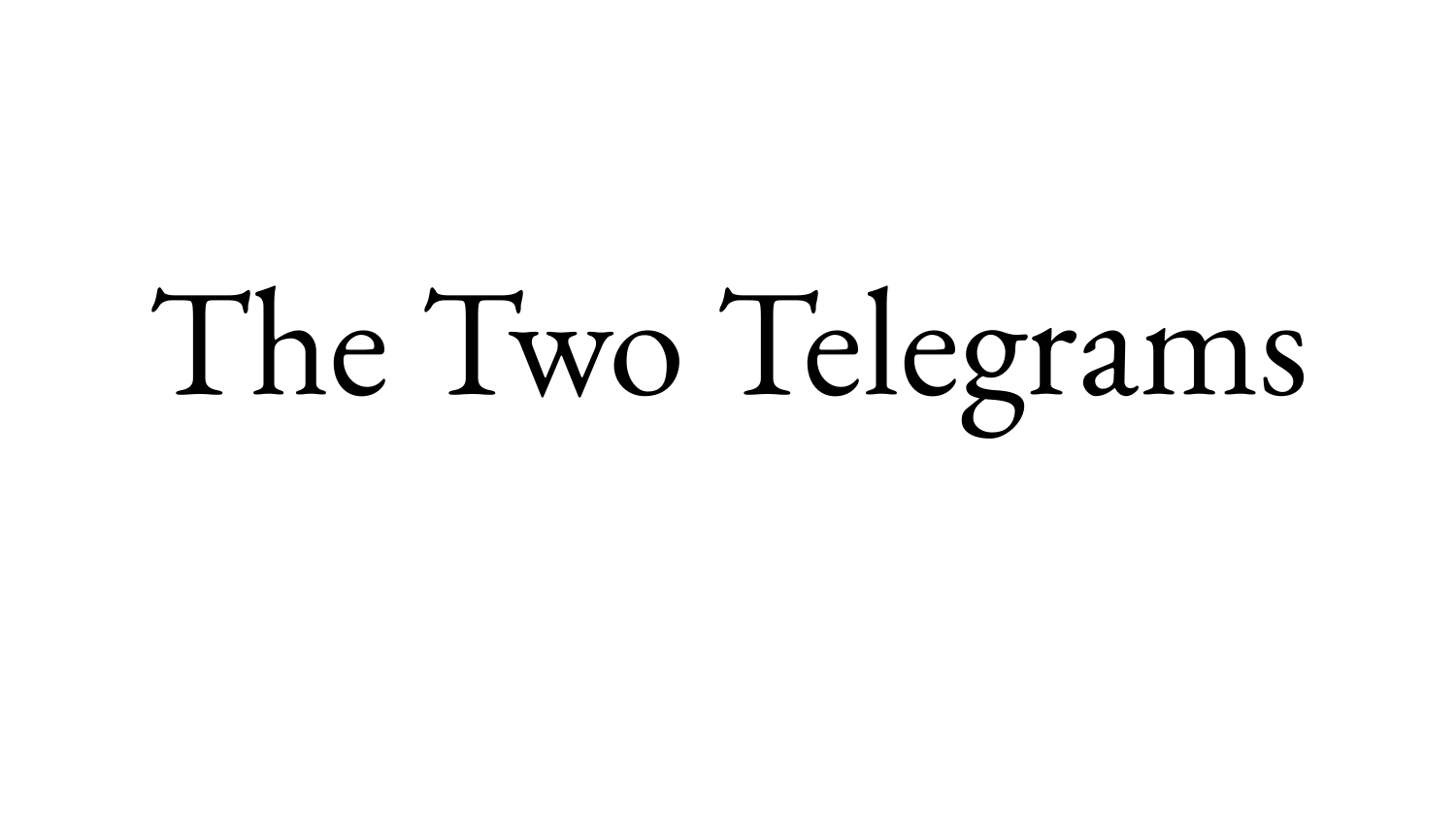## The Long Telegram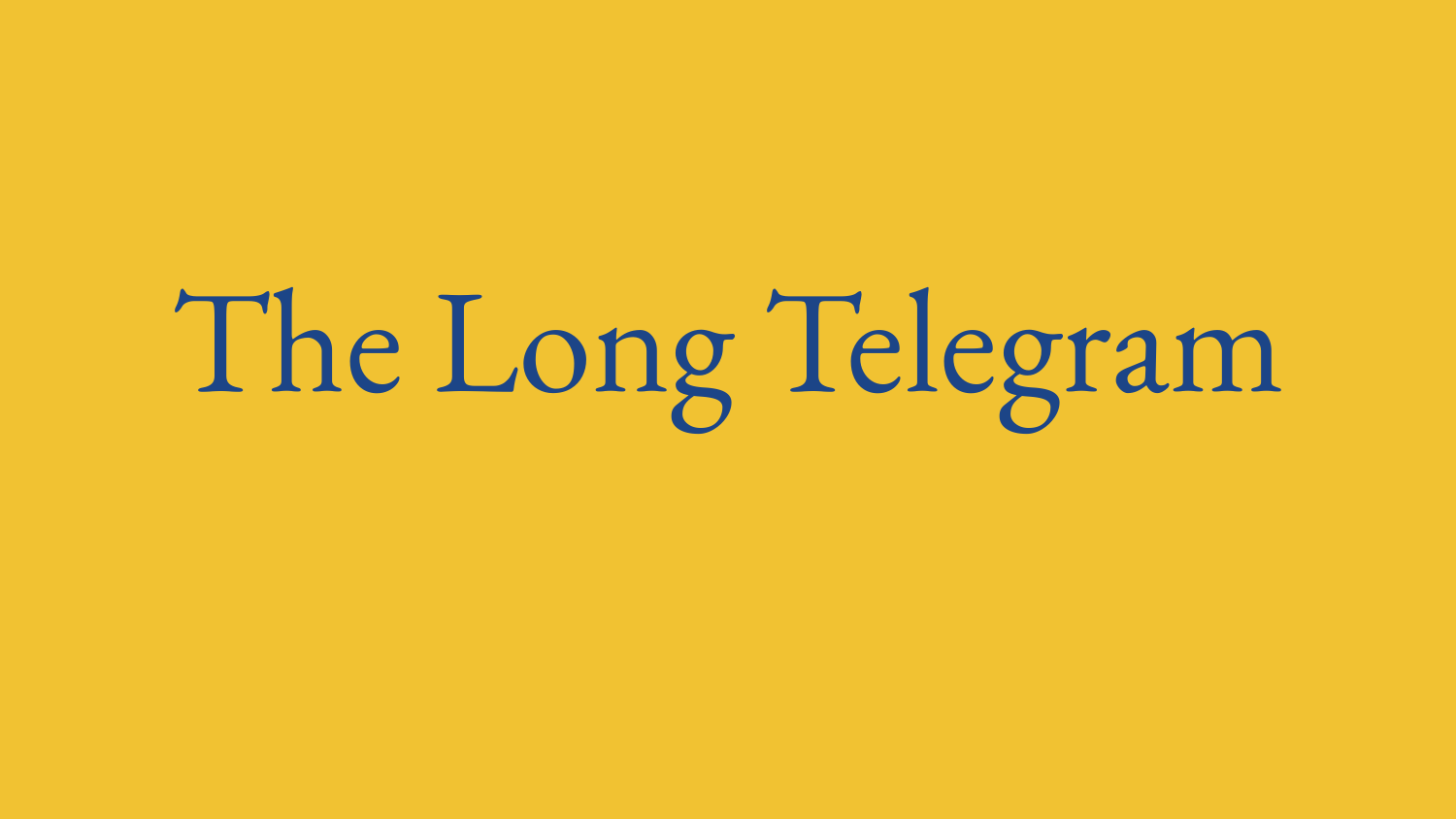The Long Telegram was written in February of 1946 by the US ambassador to the Soviet Union, George Kennan, requested by the American government.

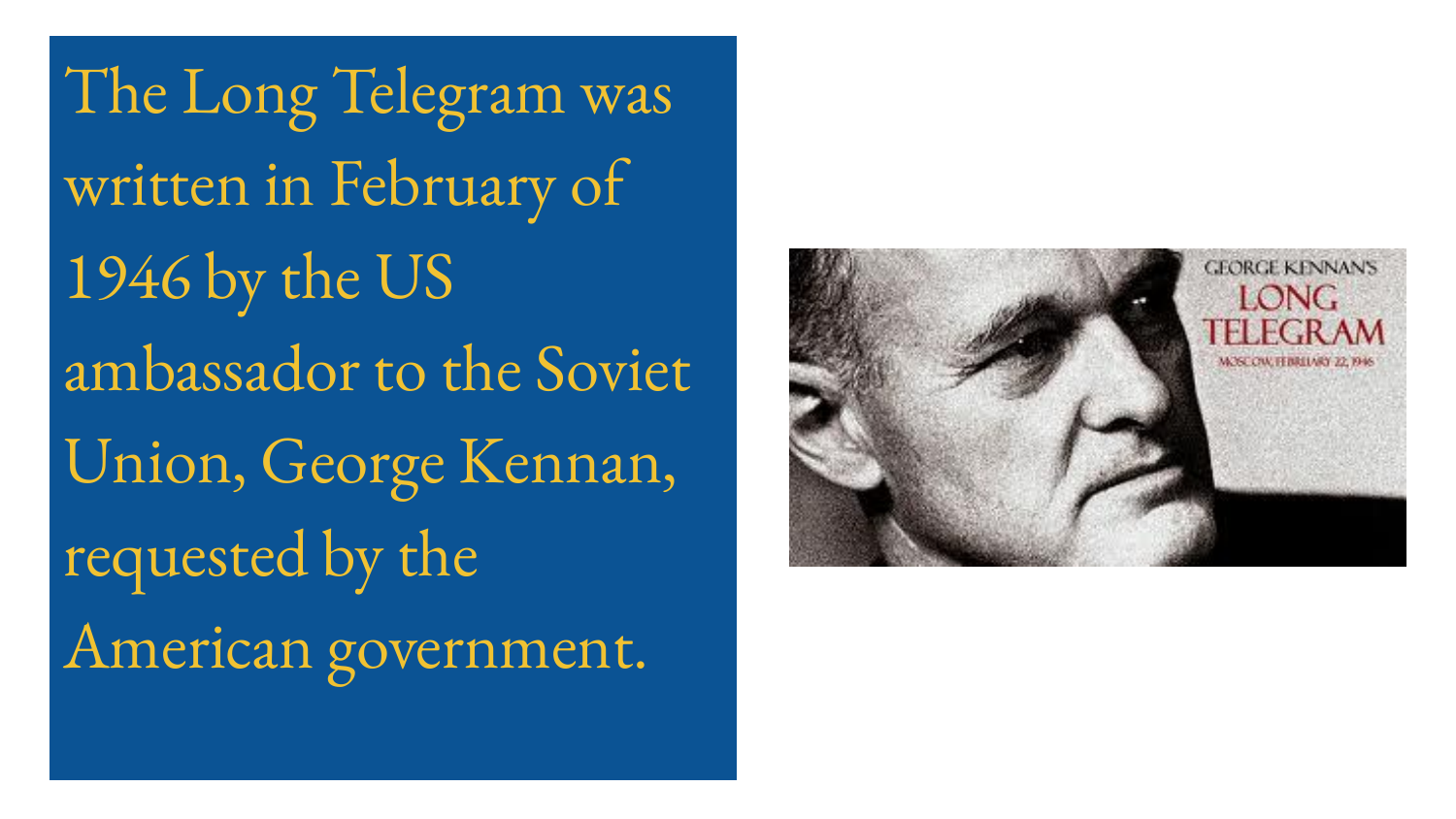

In the telegram, Kennan expressed his views on US-Soviet relations, which were rather accusatory. He claimed Stalin wanted to see capitalism destroyed and spread communism. The American government took his allegations seriously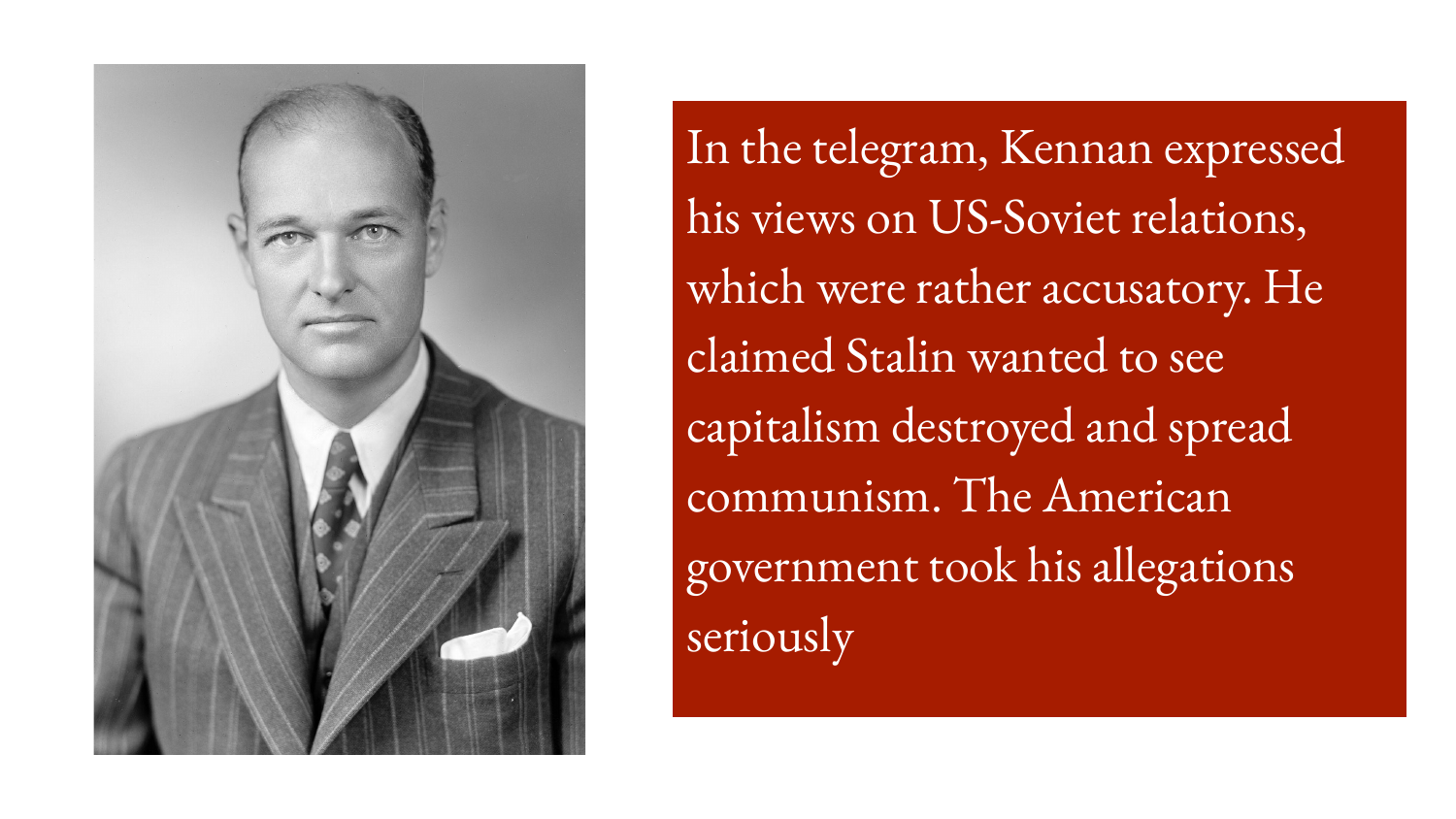DEPARTMENT OF STACE-

**INCOMING TELEGRAM** 

 $PEM - K - M$ No paraphrase necessary.

**PENISIONSO** 

**SERVICE** 

**RAPH SECTION** 

ACTION-ET

Moscow via War

8963

IFORMATION

**CTION MUST BE ENDORSED** ON ACTION COPY

IN The Long Telegram gave the US government a clear understanding of how the Soviet government saw itself in S<sub>P</sub> the international community. According to Kennan, due to the vast ideological differences, the Soviet Union did not see the possibility for long-term peaceful coexistence with the capitalist world.

> TAR DEATH AT ANY THE WAY AN ARTICLE (Five) Practical deductions from standpoint of US policy.

I apologize in advance for this burdening of telegraphic channel; but questions involved are of such urgent importance, particularly in view of recent events, that our answers to them, if they deserve attention at all, seem to me to deserve it at once. FOLLOWS PART ONE: BASIC FEATURES OF POST WAR SOVIET ATTEATH THE CHEREAT DRODAGATOA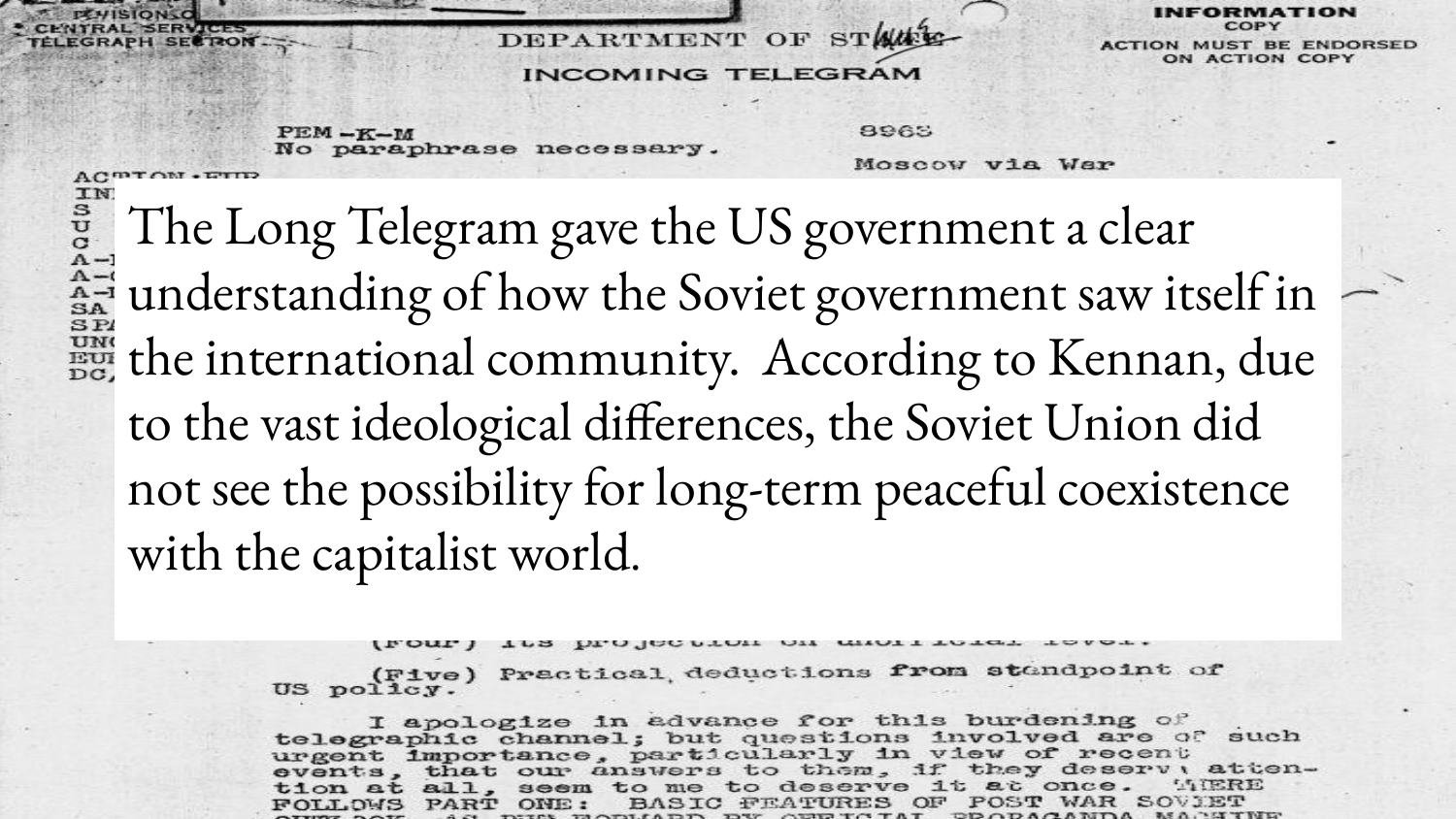## An excerpt from the Long Telegram

"*In summary, we have here a political force committed fanatically to the belief that with U.S. there can be no permanent modus vivendi, that it is desirable and necessary that the internal harmony of our society be disrupted, our traditional way of life be destroyed, the international authority of our state be broken . . . ."*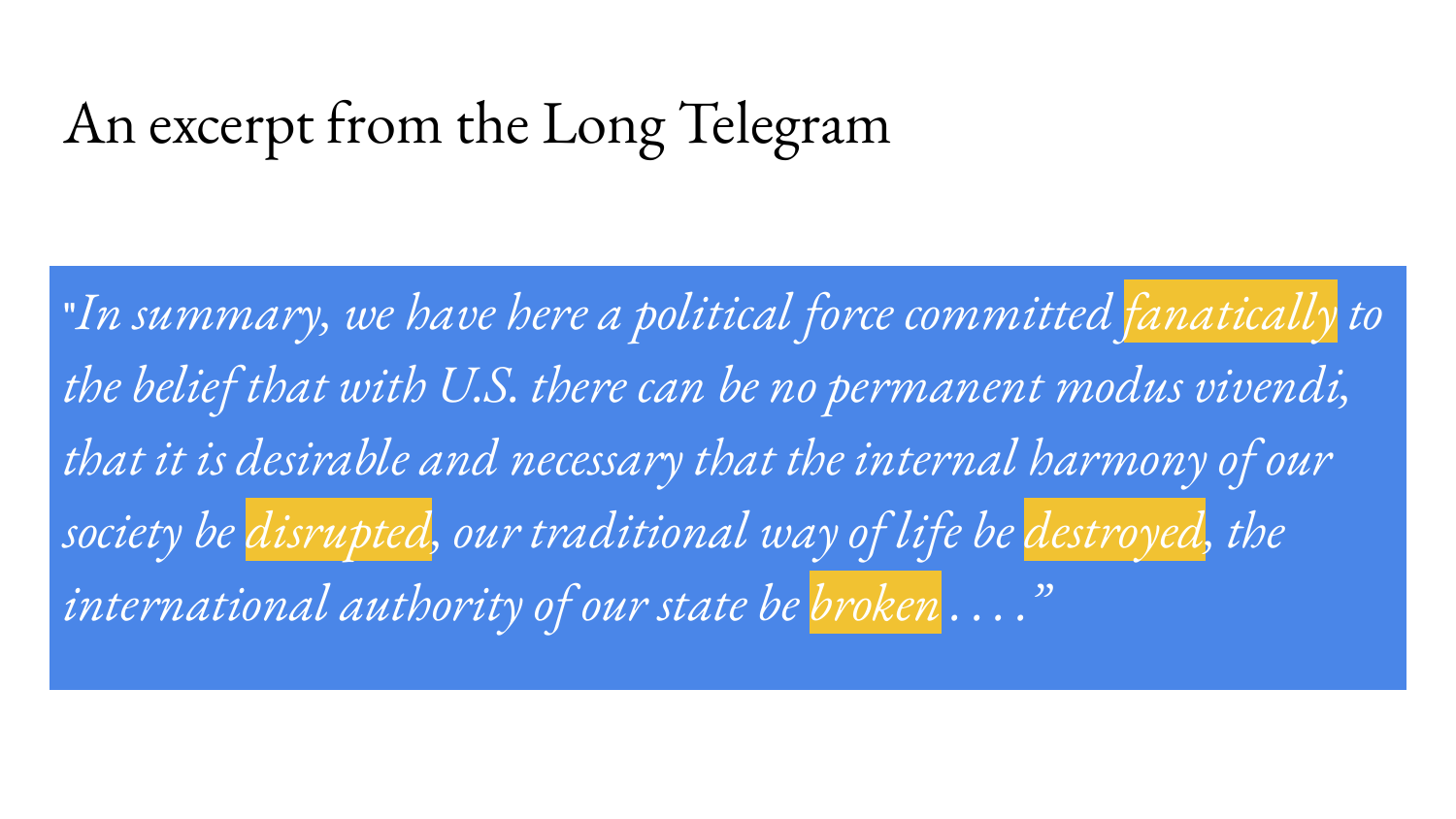## The Novikov Telegram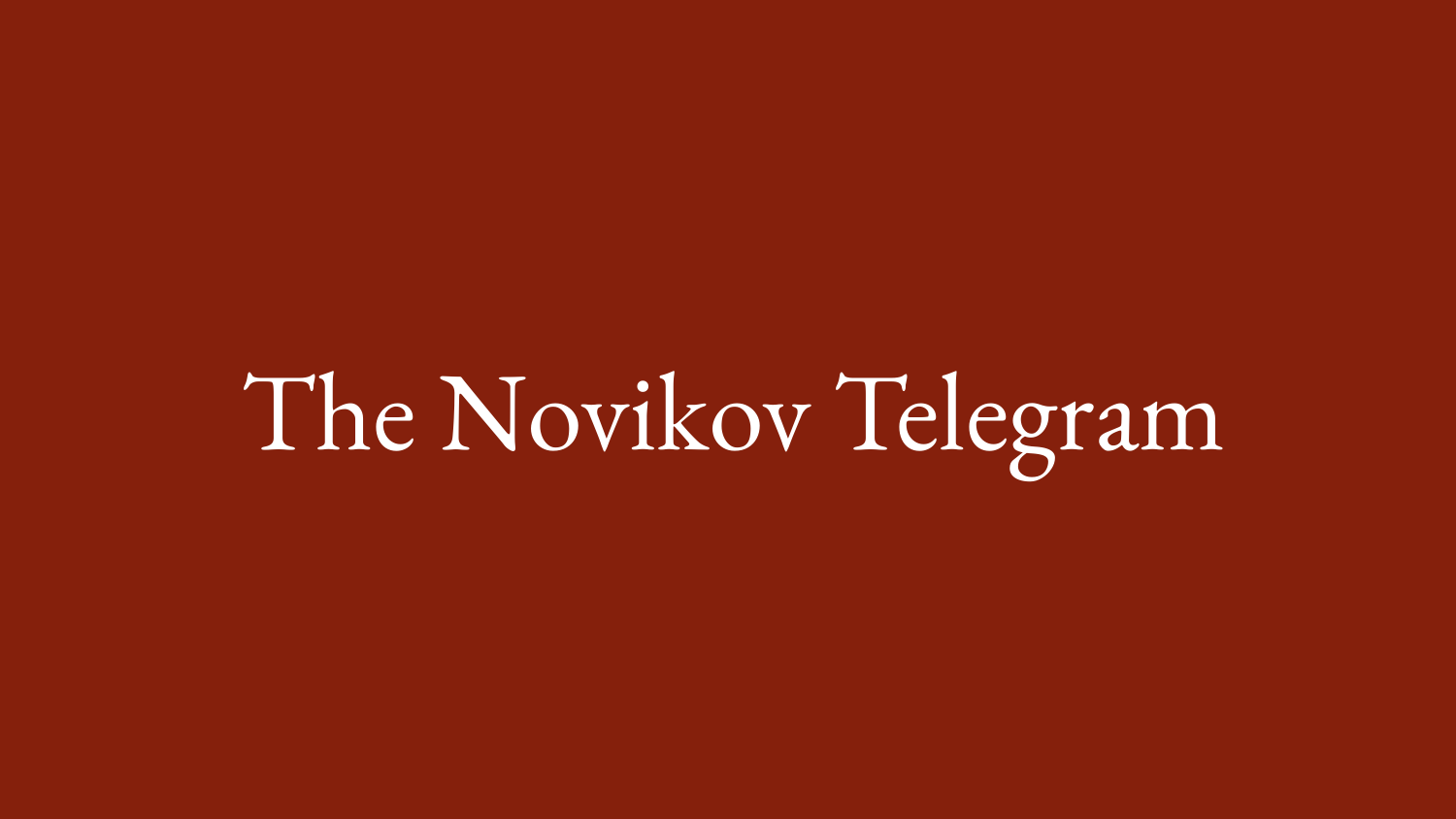The Soviet ambassador in Washington, Nikolai Novikov, in his turn wrote his telegram in response to the Long Telegram to the Soviet Union in September of 1946.

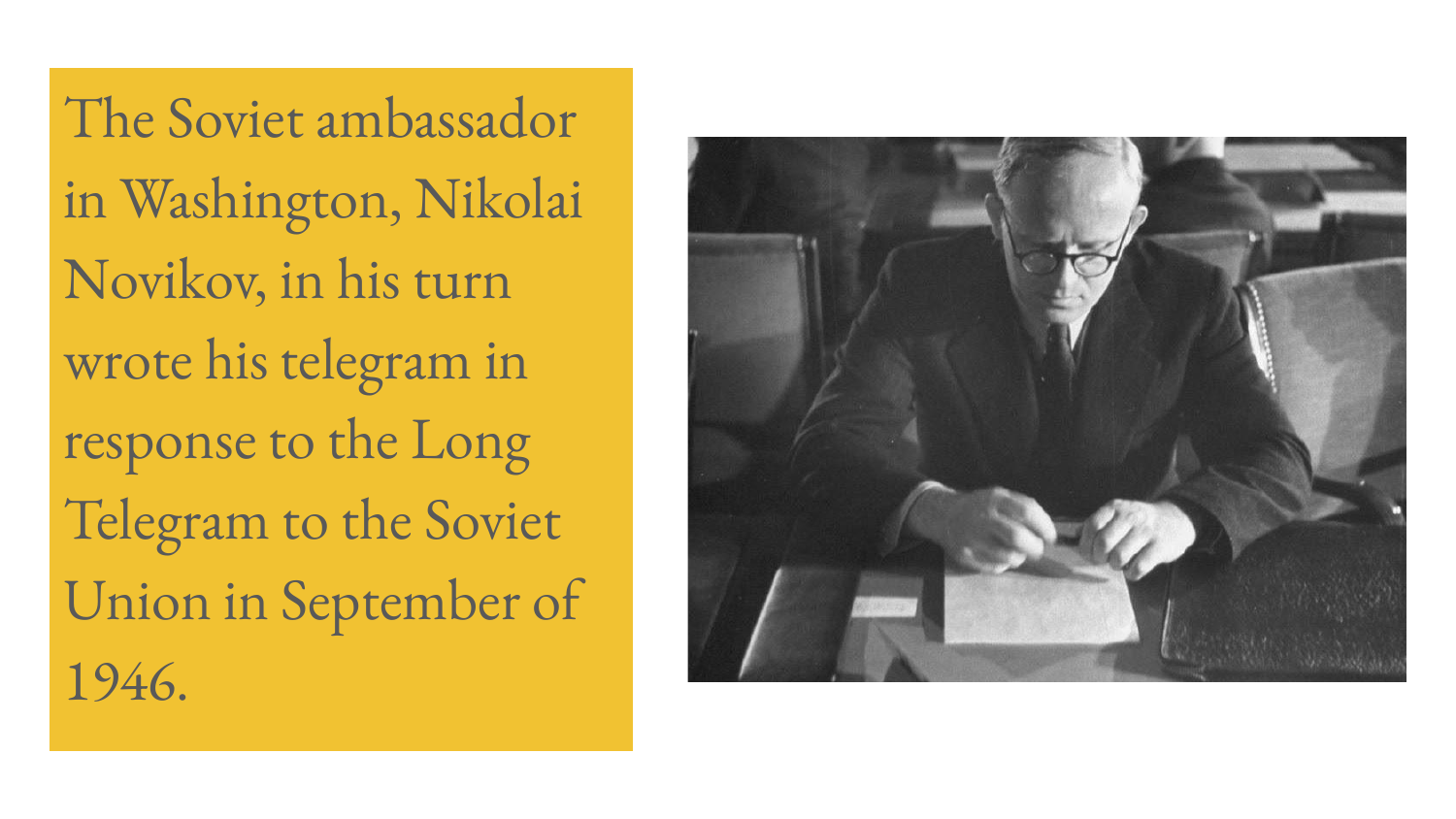The Novikov Telegram warned that the USA had emerged from the second world war economically and military powerful, and that they were bent on imposing their domination around the world.

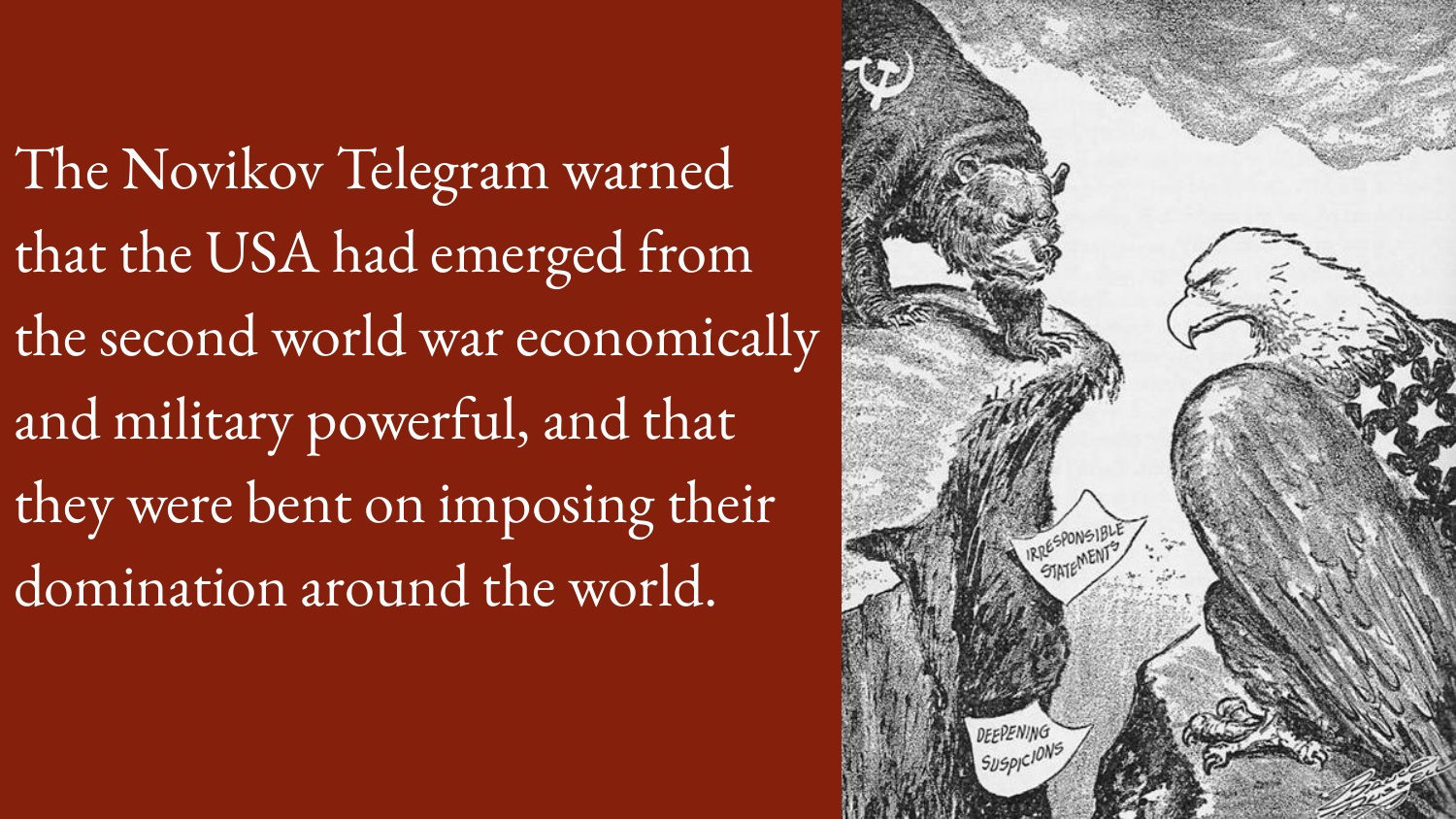In Stalin's eyes, this meant that it was crucial for the USSR to secure its "buffer zone" in Eastern Europe (to take control of the countries on his border as a form of protection.)

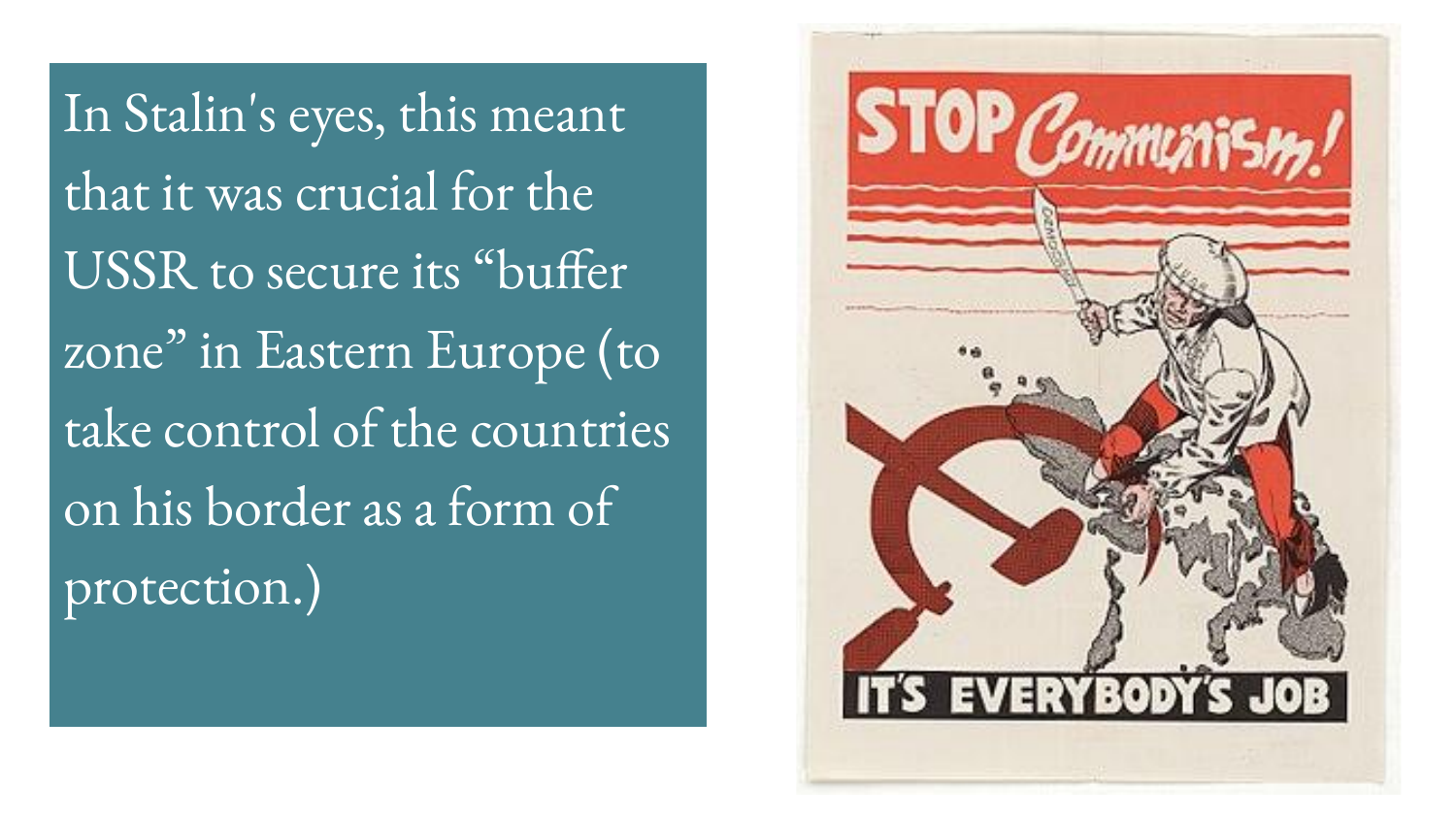The Novikov Telegram increased tension between the US and Soviet Union, as it directly opposed what Kennan had to say in his "Long Telegram".

It also resulted in more Soviet propaganda based on the key points and perspectives expressed in this telegram.

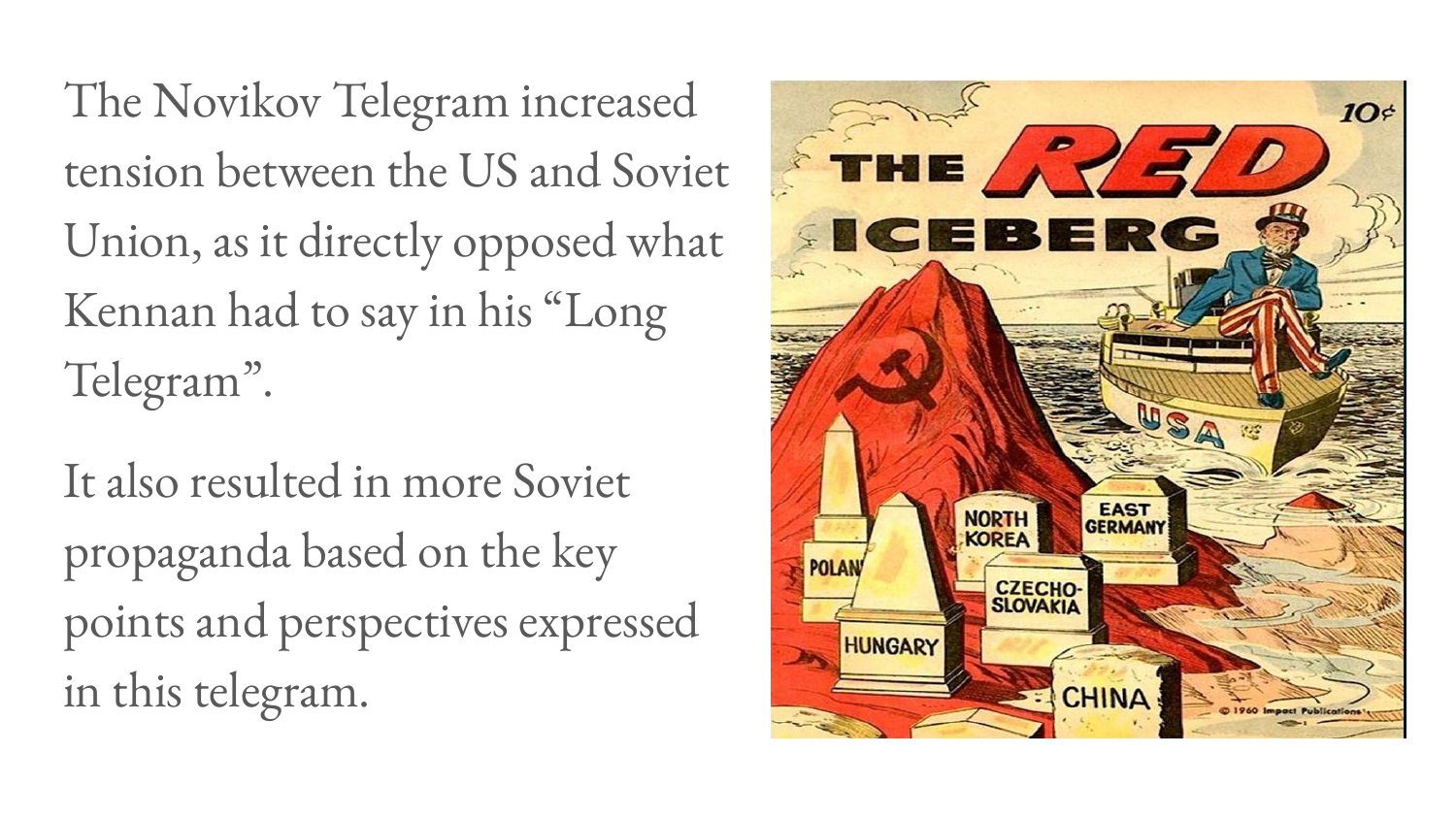These two telegrams set the scene for the Cold War in Europe. Some believe this might have been the cause of it. The USSR would attempt to dominate Eastern Europe and spread communism where possible. The USA would commit to a policy of 'containment'.